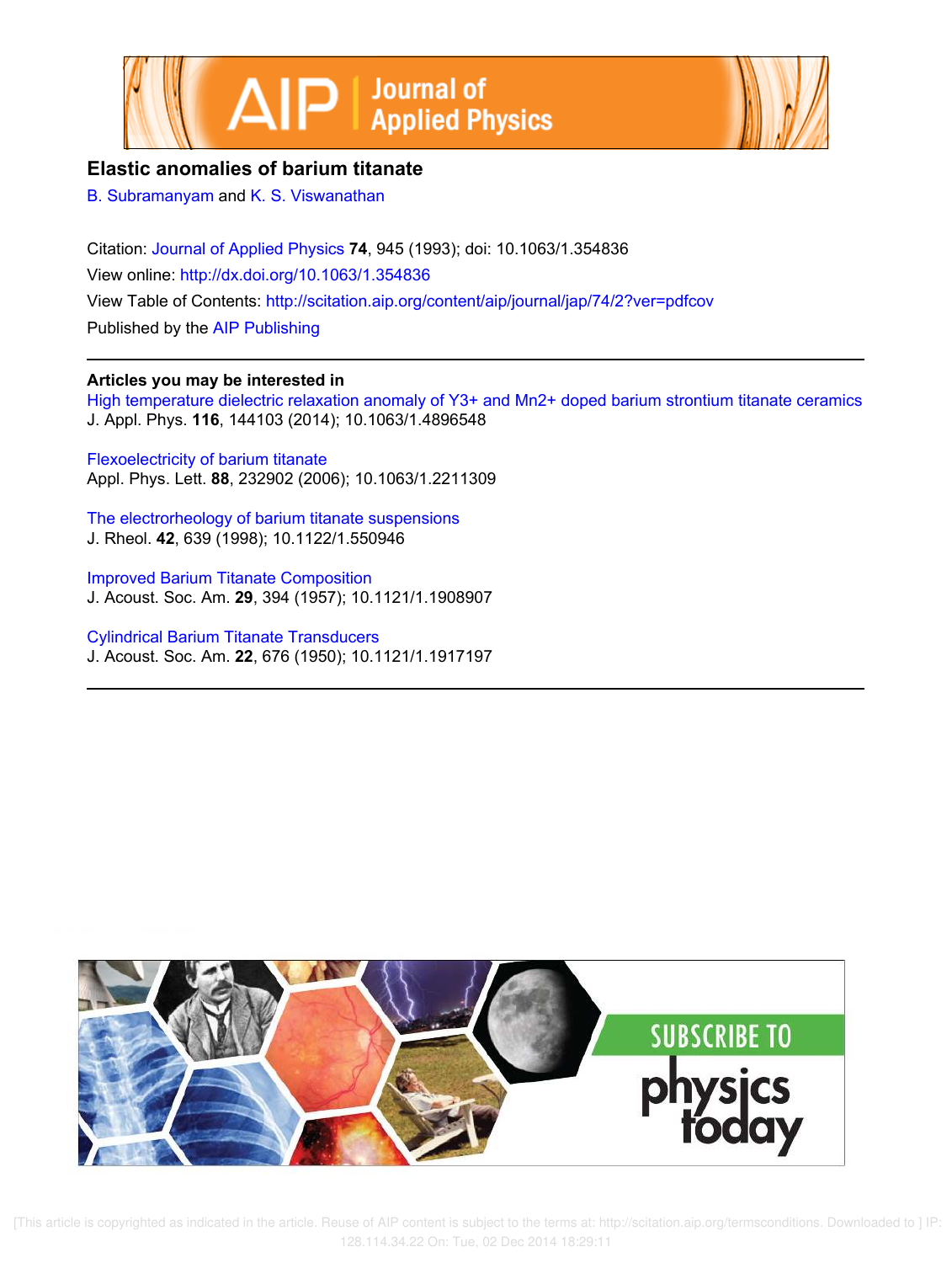# Elastic anomalies of barium titanate

B. Subramanyam and K. S. Viswanathan

Department of Physics, Indian Institute of Technology, Madras 600 036, India

(Received 28 July 1992; accepted for publication 29 March 1993)

The anomalies of the second-, third-, and fourth-order elastic constants have been derived for barium titanate and related compounds for the phase transition from cubic to tetragonal and from the tetragonal to the orthorhombic phases. The equilibrium values of the three components of the order parameter and the strain variables in the two phases have been obtained from the stability conditions. The fluctuations in the order parameter in the two phases have been derived from the Landau-Khalatnikov equations. Expressions have been given for the shift in the zero point energy in the tetragonal and orthorhombic phases, and these are shown to be proportional to  $(T-T_c)^2$ . The anomalies for all the second-order elastic constants have been derived for both phases, and relations among them have been reported. It is shown that the elastic anomalies suffer a discontinuity at the transition temperature for both the phases. Our expressions give the temperature variation of the third-order elastic and fourth-order elastic constants for the phase transition from the tetragonal to the orthorhombic phase.

## I. INTRODUCTION

Barium titanate is a classical example of a substance undergoing a first-order phase transition. The optical, dielectric, piezoelectric, elastic, and other properties of  $BaTiO<sub>3</sub>$  and similar ferroelectric compounds have been reviewed in several articles and monographs.<sup>1-14</sup> BaTiO<sub>3</sub> is paraelectric and has a cubic  $pm\overline{3}m(0_h^1)$  perovskite structure above the Curie temperature of 120 "C. At the Curie point, the crystal becomes polar and its structure changes from cubic to tetragonal. The resulting space group is  $p4mm$  ( $C_{4v}^{1}$ ), a subgroup of  $pm\overline{3}m$ . Below the Curie point, the vector of spontaneous polarization is directed along the (001) direction. On lowering the temperature, the dipole moment increases and the crystal becomes correspondingly more tetragonal, with an increase in the lattice constant along the polar direction (tetragonal c axis) and a decrease in a direction (a axis) perpendicular to it.

BaTiO, undergoes two other displacive phase transitions on cooling. Below 5 "C the spontaneous polarization points in the (011) direction. The point group symmetry is  $mm2$  ( $C_v$ ), and the crystal system is orthorhombic. This group is not a subgroup of the tetragonal phase above (P4.mm) but is a subgroup of the parent phase above ( $pm\overline{3}m$ ). Finally, on cooling further below  $-70$  °C,  $BaTiO<sub>3</sub>$  undergoes a further phase transition from orthorhombic to the rhombohedral  $R_{3m}$  ( $C_{3v}$ ) phase, in which the polarization vector is directed along the (111) direction. This too is not a subgroup of the orthorhombic phase but is a subgroup of the parent group  $pm\overline{3}m$ . All three phase transitions cannot be described by a continuous second-order phase transition, but are first-order phase transitions. There is no piezoelectric effect above the Curie 120 °C point in BaTiO<sub>3</sub>.

The temperature variations of the elastic contants and the consequent anomalies have been investigated by several authors.<sup>8-12</sup> Variation of  $C_{11}$  and  $C_{44}$  was measured<sup>4</sup> in the vicinity of the upper transition at  $T_c=401$  K.  $C_{11}$  was found to vary as  $C_{11}(T) = C_{11}^{\gamma} - A_1(T - T_0)^{-\mu}$  with a critical exponent  $\mu$  = 0.41, where  $T_0$  is the paraelectric/Curie temperature (lower stability limit).

There are other ferroelectrics<sup>14</sup> like KNbO<sub>3</sub> ( $T_c$ ) =435 °C), KTaO<sub>3</sub> ( $T_c$ =-260 °C), and PbTiO<sub>3</sub> ( $T_c$  $=490 °C$ , which are chemically similar to BaTiO<sub>3</sub> and whose dielectric and structural properties are almost identical. The theory given in this paper will apply equally well to these ferroelectrics.

In this paper, we study systematically the anomalies of the second-, third-, and fourth-order elastic constants arising from the phase transitions from the cubic to the tetragonal phase, and from the tetragonal to the orthorhombic phase, respectively. In order to limit the length of the paper, we reserve the results of the phase transition to the rhombohedral phase to a subsequent paper. The equilibrium values of the components of the order parameter and the strain variables in the two phases are obtained from the stability conditions while the fluctuations in the order parameter in the two phases are derived from the Landau-Khalatnikov equations. In Sec. IV, we give an expression for all the second-order elastic (SOE) anomalies in a single formula for the tetragonal phase. Relations among the anomalies of the SOE constants have been derived. It is shown that the SOE constants are temperature dependent, showing a discontinuity at the transition temperature. In Secs. IV C and IV D we give expressions for the anomalies in the third-order and fourth-order elastic constants as well as the relations among them. In Sec. V we give expressions for the anomalies of the second-, third-, and fourth-order elastic constants in the orthorhombic phase and discuss their temperature variations.

# II. EQUILIBRIUM VALUES OF THE ORDER PARAMETERS AND THE STRAIN

The free energy  $F$  of the system is a sum of the elastic energy, the Landau energy, and the coupling energy between the components of the order parameters and the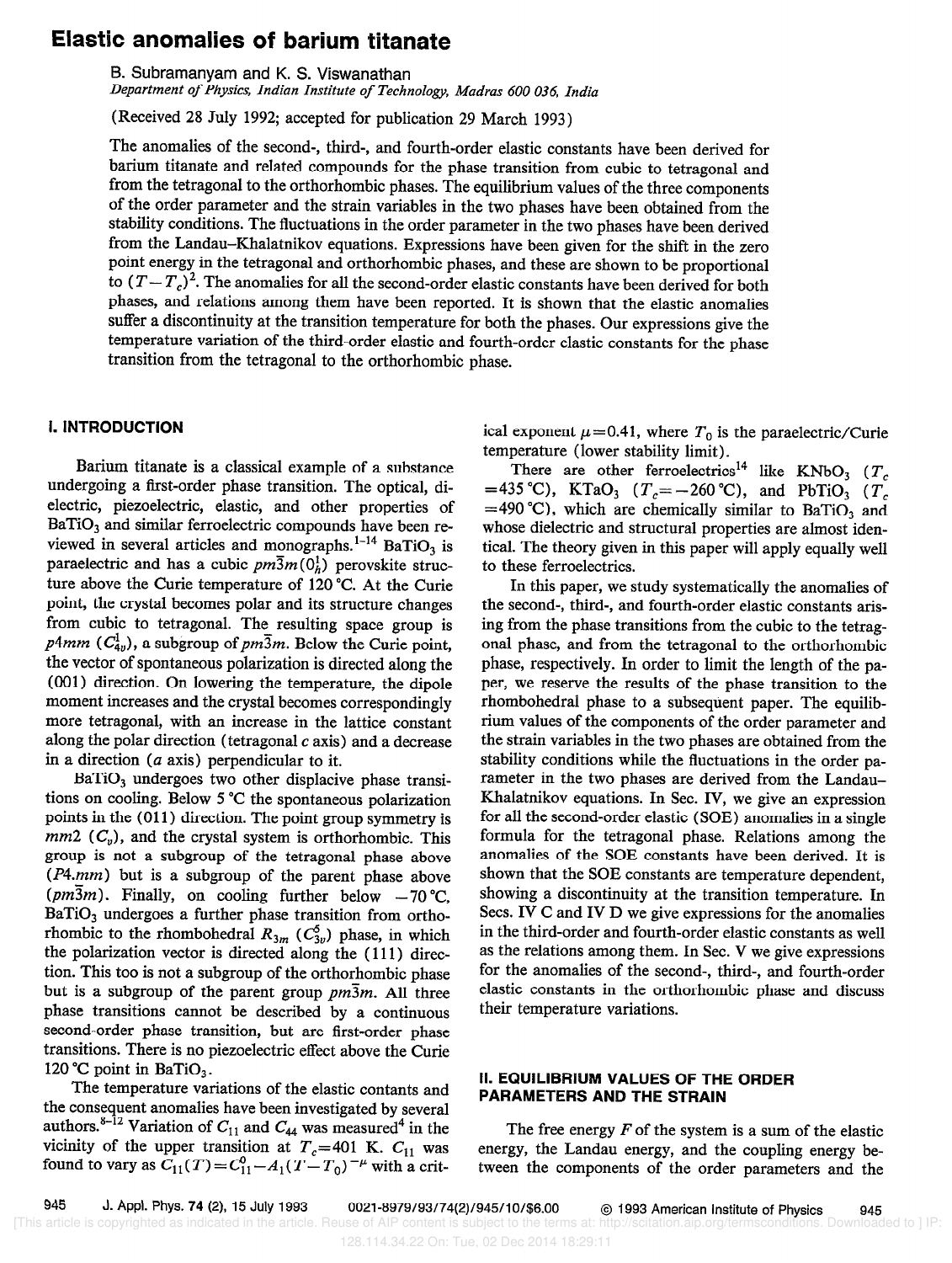strain variables. The latter two have been given by Fatuzzo and Merz<sup>14</sup> for the phase transition of barium titanate and similar compounds. We have

$$
F = \frac{1}{2} \sum_{ij} C_{ij} \eta_i \eta_j + \dots + \frac{a}{2} (P_x^2 + P_y^2 + P_z^2) + \frac{b}{4} (P_x^4 + P_y^4 + P_z^4) + C (P_x^2 P_y^2 + P_y^2 P_z^2 + P_z^2 P_x^2) + g_{11} (\eta_1 P_x^2 + \eta_2 P_y^2 + \eta_3 P_z^2) + g_{12} [\eta_1 (P_z^2 + P_y^2) + \eta_2 (P_z^2 + P_x^2) + \eta_3 (P_x^2 + P_y^2)] + g_{44} (\eta_4 P_y P_z + \eta_5 P_z P_x + \eta_6 P_x P_y),
$$
 (1)

where

$$
a = a'(T - T_c), \tag{1a}
$$

 $a'$  being a constant. The coefficients  $b$  and  $C$  are constants, more or less independent of temperature. Further,  $g_{11}, g_{12}$ , and  $g_{44}$  are coupling constants and  $\eta_i$  (*i*=1-6) are the six components of the strain tensor.  $P_x$ ,  $P_y$ , and  $P_z$  are the three components of the order parameter. It can be shown that the corrections brought about by the third-order and fourth-order deformation energies to the equilibrium values (of the order parameter and the strain variables) are smaller by a factor  $Q_{30}^2C_{ijk}/C_{ij}$  in comparison with the contribution from second-order deformation energy. We shall therefore neglect them in future calculations. The equilibrium values of the order parameter components as well as the strain variables can be obtained from the stability conditions: these are

$$
(\partial F/\partial P_i)_0 = 0 \quad \text{for } i = x, y, z,
$$
  

$$
(\partial F/\partial \eta_i)_0 = 0 \quad \text{for } i = 1-6.
$$
 (2)

For the sake of convenience, these equations are given in Appendix A. There are four different kinds of solutions, depending on the symmetry of the crystal phase of  $BaTiO<sub>3</sub>$ :

Case 1. In the cubic phase above 120  $^{\circ}$ C, barium titanate is paraelectric: The simplest solutions of Eqs. (2) are given by

$$
P_x = P_y = P_z = 0.\tag{3}
$$

The solutions of the set of nine equations in (2) lead to the following equilibrium values for the order parameter and strain variables:

$$
P_x = P_y = P_z = 0 \tag{4}
$$

and

$$
\eta_{10} = \eta_{20} = \eta_{30} = \eta_{40} = \eta_{50} = \eta_{60} = 0. \tag{5}
$$

Case 2. Barium titanate undergoes a phase transition from a cubic to a tetragonal structure as it is cooled through 120 "C. In the tetragonal phase, it is ferroelectric with an electrical polarization along the c axis. It can be seen that the set of Eqs. (2) admits another solution, in which

$$
P_x = P_y = 0; \quad P_z \neq 0. \tag{6} \text{where}
$$

This solution corresponds to the ferroelectric tetragonal phase. When (6) holds, the equilibrium values of the strain variables and electrical polarization for the tetragonal phase are given by

$$
\eta_{10} = \eta_{20} = \frac{x+y}{3} P_{z0}^2,\tag{7}
$$

$$
\eta_{30} = \frac{x - 2y}{3} P_{z0}^2,\tag{8}
$$

where

$$
x = -\frac{g_{11} + 2g_{12}}{C_{11} + 2C_{12}} \tag{9a}
$$

and

$$
y = \frac{g_{11} - g_{12}}{C_{11} - C_{12}},
$$
\n(9b)

$$
\eta_{40} = \eta_{50} = \eta_{60} = 0. \tag{10}
$$

Further, the equilibrium value of the electrical polarization is described by

$$
P_{x0}^2 = -aP,\tag{11a}
$$

where

$$
P=1\left/b-\frac{2(g_{11}+2g_{12})^2}{3(C_{11}+2C_{12})}-\frac{4(g_{11}-g_{12})^2}{3(C_{11}-C_{12})}\right).
$$
 (11b)

It is seen from (7) and (8) that the lattice deformations are proportional to the square of the spontaneous electrical polarization, in agreement with the experimental results.

Case 3. The set of nine equations (2) admits another solution in which

$$
P_x = 0; \quad P_y = P_z \neq 0. \tag{12}
$$

This solution is the theoretical counterpart of the orthorhombic phase transition when the crystal BaTiO<sub>3</sub> is cooled below 5 "C. By solving Eqs. (2) it can be seen that the equilibrium values of the strain variables and components of the order parameter in the orthorhombic phase are given by

$$
\eta_{10} = (2/3)(x+y)P_{z0}^2,\tag{13}
$$

$$
\eta_{20} = \eta_{30} = (P_{y0}^2/3)(2x - y),\tag{14}
$$

$$
\eta_{40} = (g_{44}/C_{44})P_{20}^2,\tag{15}
$$

$$
\eta_{50} = \eta_{60} = 0,\tag{16}
$$

$$
P_{y0}^2 = P_{z0}^2 = -Ka,\tag{17a}
$$

#### 946 J. Appl. Phys., Vol. 74, No. 2, 15 July 1993 B. Subramanyam and K. S. Viswanathan 946

 <sup>[</sup>This article is copyrighted as indicated in the article. Reuse of AIP content is subject to the terms at: http://scitation.aip.org/termsconditions. Downloaded to ] IP: 128.114.34.22 On: Tue, 02 Dec 2014 18:29:11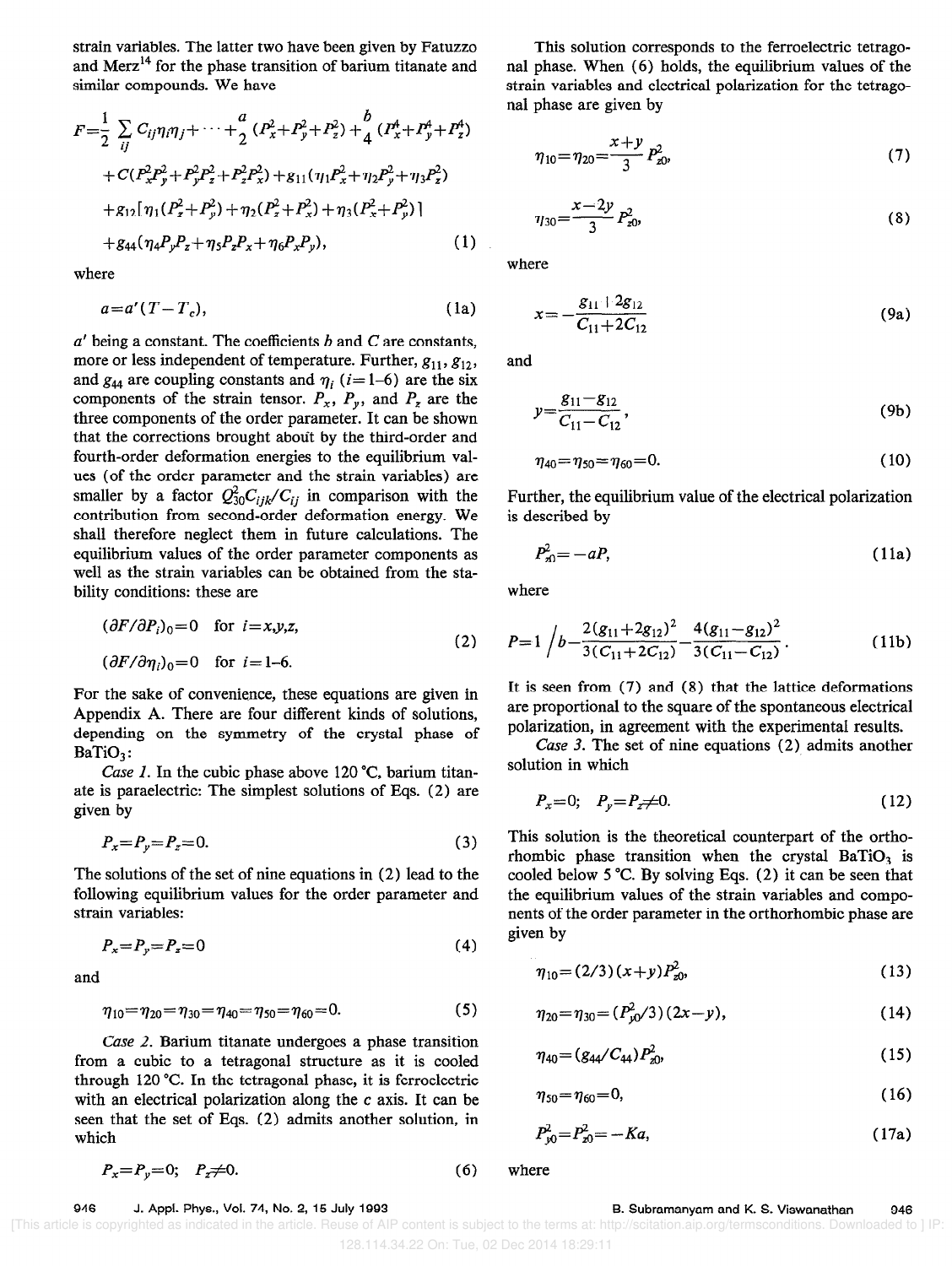$$
K=1/[b+2C-(g_{44}^2/C_{44})-\frac{4}{3}(g_{11}+g_{12})^2(C_{11}+2C_{12})^{-1}
$$
  

$$
-\frac{2}{3}(g_{11}-g_{12})^2(C_{11}-C_{12})^{-1}].
$$
 (17b)

It is seen that in this phase too, the lattice deformations are proportional to the square of the spontaneous electrical polarization.

Case 4. Equations (2) admit yet another solution in which  $P_x = P_y = P_z \neq 0$ . This corresponds to the rhombohedral phase transition that takes place at  $-70$  °C. In order to keep the length of the paper within resonable limits, we shall not consider this case in this paper and we relegate it to a separate paper.

#### III. THE LANDAU-KHALATNIKOV EQUATIONS

The LK equation relates the regression in the fluctuations of the order parameter towards equilibrium to the thermodynamic restoring force. While the stability conditions give the equilibrium values of the components of the order parameter, the LK equation gives expressions for the fluctuations of the order parameter from its equilibrium value.

The LK equations for the three components of the order parameter can be written as

$$
P_x = -\Gamma_1(\partial F/\partial P_x),\tag{18a}
$$

$$
\dot{P}_y = -\Gamma_2(\partial F/\partial P_y),\tag{18b}
$$

$$
\dot{P}_z = -\Gamma_3(\partial F/\partial P_z),\tag{18c}
$$

where  $\Gamma_1$ ,  $\Gamma_2$ , and  $\Gamma_3$  are the kinetic coefficients.

#### A. Case 2: The tetragonal phase

We shall first consider the solution of the LK equation for the ferroelectric phase between 120 and 5 "C. To solve these equations, we shall write

$$
P_x = P_{x0} + P_x^*, P_y = P_{y0} + P_y^*, P_z = P_{z0} + P_z^*,
$$
  
and  

$$
\eta_i = \eta_{i0} + \eta_i^*.
$$
 (18d)

Symmetry of the tetragonal structure requires that

$$
\Gamma_1 = \Gamma_2. \tag{19}
$$

By expanding  $\partial F/\partial P_i$  (*i*=x, y, z) about the equilibrium values of the components of the order parameter and the strain variables, and ignoring product terms of higher orders, one obtains

$$
\frac{\partial F}{\partial P_i} = \left(\frac{\partial F}{\partial P_i}\right)_0 + \sum_j \left(\frac{\partial F}{\partial P_i \partial P_j}\right)_0 P_j^* + \sum_j \left(\frac{\partial F}{\partial P_i \partial \eta_j}\right)_0 \eta_j^*.
$$
\n(20)

Further, by writing  $P_i^*$  proportional to  $e^{i\lambda H}$  we see that the LK equations reduce to

$$
\begin{aligned} [\,i\Omega + \Gamma_1(\partial^2 F/\partial P_x^2)_0] P_x^* + \Gamma_1(\partial^2 F/\partial P_x \partial P_y)_0 P_y^* \\ + \Gamma_1(\partial^2 F/\partial P_x \partial P_z)_0 P_z^* &= -\Gamma_1 \sum_i \left(\partial^2 F/\partial P_x \partial \eta_i\right)_0 \eta_i^*, \end{aligned} \tag{21a}
$$

 $[i\Omega + \Gamma_1(\partial^2 F/\partial P_\nu^2)_0]P_\nu^* + \Gamma_1(\partial^2 F/\partial P_\nu \partial P_x)_0 P_x^*$  $+\Gamma_1(\partial^2F/\partial P_y\partial P_z)\nonumber\\ {}_0P_z^*=-\Gamma_1\sum_i\,(\partial^2F/\partial P_y\partial \eta_i)\nonumber\\ {}_0\eta_i^*\,,$  $(21b)$  $[i\Omega + \Gamma_3(\partial^2 F/\partial P_z^2)_0]P_z^* + \Gamma_3(\partial^2 F/\partial P_z \partial P_v)_0 P_v^*$ 

$$
+\Gamma_3(\partial^2 F/\partial P_z \partial P_x)_0 P_x^* - \Gamma_3 \sum_i (\partial F/\partial P_z \partial \eta_i)_0 \eta_i^*.
$$
\n(21c)

By differentiating the free energy twice with respect to  $P_x$ ,  $P_{\nu}$ , and  $P_{\nu}$ , and making use of the expressions for the equilibrium values of the parameters given by Eqs. (7)- (11) we find that

$$
(\partial^2 F/\partial P_x^2)_0 = (\partial^2 F/\partial P_y^2)_0
$$
  
=  $a[1 - 2CP + \frac{2}{3}P(g_{11} + 2g_{12})^2(C_{11} + 2C_{12})^{-1}$   
 $- \frac{2}{3}P(g_{11} - g_{12})^2(C_{11} - C_{12})^{-1}],$  (22a)

$$
(\partial^2 F/\partial P_z^2)_0 = a[1 - 3b + \frac{2}{3}P(g_{11} + 2g_{12})^2(C_{11} + 2C_{12})^{-1} + \frac{4}{3}P(g_{11} - g_{12})^2(C_{11} - C_{12})^{-1}].
$$
 (22b)

In the same way, the equilibrium values of  $\left(\frac{\partial^2 F}{\partial P_i \partial P_j}\right)_0$ and  $(\partial^2 F/\partial P_i \partial \eta_i)_0$  can be evaluated. These are listed in Appendix B. We find that the fluctuations of the order parameter about the equilibrium values reduce to the form

$$
P_x^* = A \eta_5^*,\tag{23}
$$

$$
P_y^* = A \eta_4^*,\tag{24}
$$

$$
P_z^* = \sum_{i=1}^6 \alpha_i \eta_i^*,\tag{25}
$$

where

$$
A = -\Gamma_1 (g_{44} P_{z0}) / P_1, \tag{26a}
$$

$$
\alpha_1 = \alpha_2 = -2\Gamma_3(g_{12}P_{20})/P_3,\tag{26b}
$$

$$
\alpha_3 = -2\Gamma_3(g_{11}P_{20})/P_3,\tag{26c}
$$

$$
\alpha_4 = \alpha_5 = \alpha_6 = 0. \tag{26d}
$$

Further,

$$
P_1 = i\Omega + \Gamma_1 (\partial^2 F / \partial P_x^2)_0, \tag{27a}
$$

$$
P_3 = i\Omega + \Gamma_3 (\partial^2 F / \partial P_z^2)_0. \tag{27b}
$$

#### B. Case 3: The orthorhombic phase

For the orthorhombic phase, the equilibrium values of the components of the order parameter and the strain variables are given by Eqs.  $(13)$ – $(17)$ . The equilibrium values of the second derivatives of the free energy with respect to  $P_i$  and  $\eta_i$  are listed in the Eqs. of Appendix B. From the symmetry of the orthorhombic phase one can assume

$$
\Gamma_1 \neq \Gamma_2 = \Gamma_3. \tag{28}
$$

This an 247 is copyh@**PPL Phys. VoL74, No.2, 15. July 199**3 AIP content is subject to the terms at: Ru**Subramanyam and K. S. Viswanathan** wnloa**947** to 1 IP: 128.114.34.22 On: Tue, 02 Dec 2014 18:29:11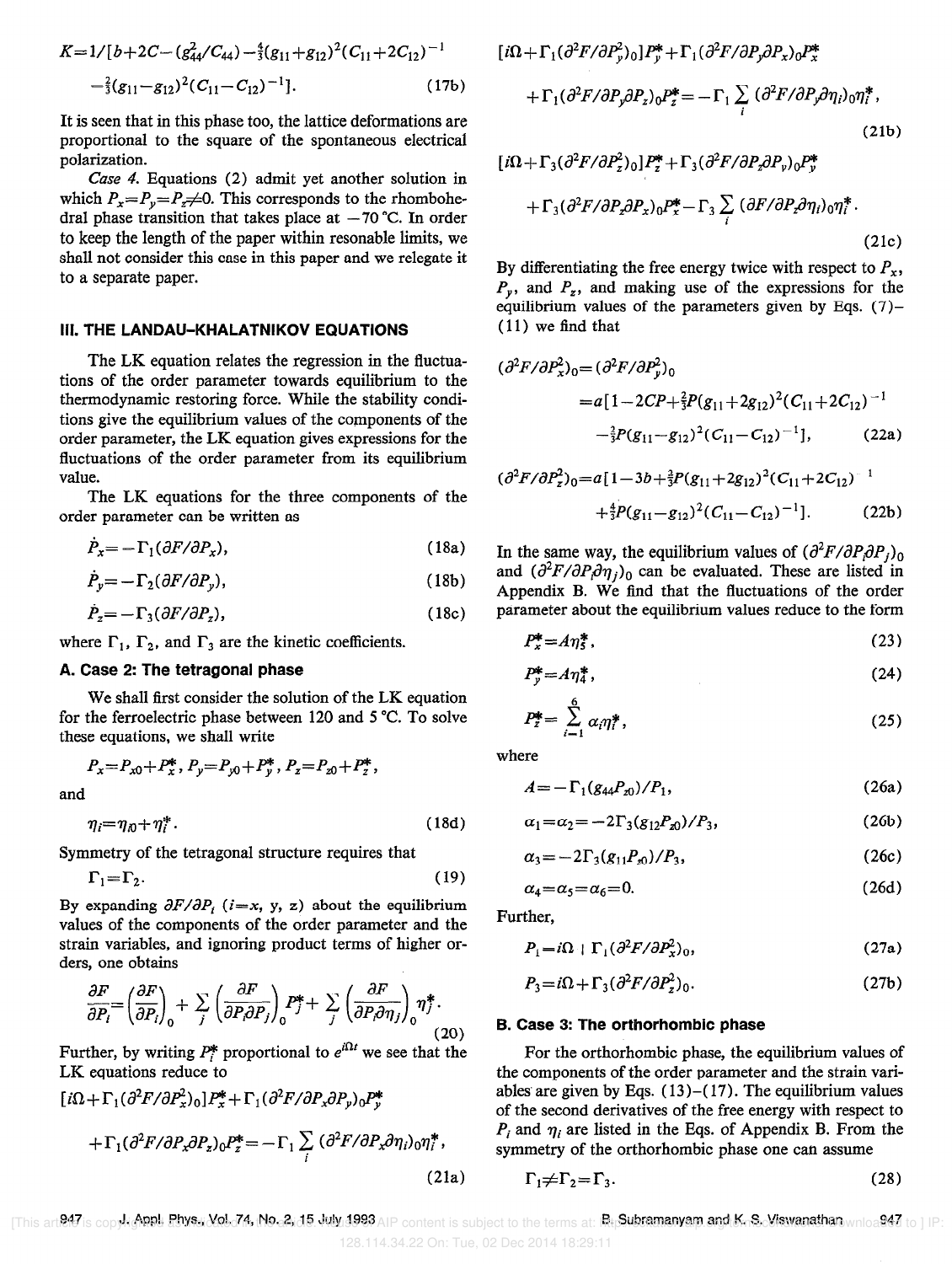Using these in the LK equations (18), we find that the fluctuations of the components of the order parameter from their mean values are given by

$$
P_x^* = \sum_i \alpha_{xi} \eta_i^*,\tag{28a}
$$

$$
P_y^* = \sum_i \alpha_{yi} \eta_i^*,\tag{28b}
$$

$$
P_z^* = \sum_i \alpha_{zi} \eta_i^*, \qquad (28c)
$$

where

$$
\alpha_{x1} = \alpha_{x2} = \alpha_{x3} = \alpha_{x4} = 0, \tag{29a}
$$

$$
\alpha_{x5} = \alpha_{x6} = -\Gamma_{1g_{44}} P_{x0} / P_1,\tag{29b}
$$

$$
\alpha_{y1} = \alpha_{z1} = (\Gamma_2^2 \overline{P} - \Gamma_2 P_2) 2g_{12} P_{x0} (P_2^2 - \Gamma_2^2 \overline{P}^2)^{-1}, \quad (30a)
$$

$$
\alpha_{y2} = \alpha_{z3} = (\Gamma_2^2 \overline{P} g_{12} - \Gamma_2 P_2 g_{11}) 2 P_{x0} (P_2^2 - \Gamma_2^2 \overline{P}^2)^{-1},
$$
\n(30b)

$$
\alpha_{y3} = \alpha_{z2} = (\Gamma_2^2 \bar{P} g_{11} - \Gamma_2 P_{2} g_{12}) 2 P_{z0} (P_2^2 - \Gamma_2^2 \bar{P}^2)^{-1},
$$
\n(30c)

$$
\alpha_{y4} = \alpha_{z4} = (\Gamma_2^2 \overline{P} - \Gamma_2 P_2) g_{44} P_{z0} (P_2 - \Gamma_2^2 \overline{P}^2)^{-1}, \quad (30d)
$$

$$
\alpha_{y5} = \alpha_{y6} = \alpha_{z5} = \alpha_{z6} = 0, \tag{30e}
$$

where we write

$$
P_1 = i\Omega + \Gamma_1(\partial^2 F/\partial P_x^2)_0, \tag{31a}
$$

$$
P_2 = i\Omega + \Gamma_2(\partial^2 F/\partial P_z^2)_0, \tag{31b}
$$

and

$$
\overline{P} = 4CP_{x0}^2 + g_{44}\eta_{40} = K_a(-4C + g_{44}^2/C_{44}).
$$
\n(32)

## IV. THE ELASTIC ANOMALIES IN THE TETRAGONAL PHASE

# A. The free energy and zero point energy in the tetragonal phase

Substituting Eqs.  $(7)$  to  $(11)$  and  $18(d)$  in the equation for the free energy, we fmd that

$$
F = \frac{1}{2} \left( \sum_{ij} C_{ij} (\eta_{i0} + \eta_{i}^{*}) (\eta_{j0} + \eta_{j}^{*}) + \frac{1}{6} \sum_{ijk} C_{ijk} ... \right) + \frac{a}{2} \left[ P_{x}^{*^{2}} + P_{y}^{*^{2}} + (P_{x0} + P_{z}^{*})^{2} \right] + \frac{b}{4} \left[ P_{x}^{*^{4}} + P_{y}^{*^{4}} + (P_{x0} + P_{z}^{*})^{4} \right] + C \left[ P_{x}^{*^{2}} P_{y}^{*^{2}} + (P_{x}^{*^{2}} + P_{y}^{*^{2}}) (P_{x0} + P_{z}^{*})^{2} \right] + g_{11} \left[ (\eta_{10} + \eta_{1}^{*}) P_{x}^{*^{2}} + (\eta_{20} + \eta_{2}^{*}) P_{y}^{*^{2}} + (\eta_{30} + \eta_{3}^{*}) (P_{x0} + P_{z}^{*})^{2} \right] + g_{12} \left[ (\eta_{10} + \eta_{1}^{*}) \left[ P_{y}^{*^{2}} + (P_{x0} + P_{z}^{*})^{2} \right] + (\eta_{20} + \eta_{2}^{*}) \left[ P_{x}^{*^{2}} + (P_{x0} + P_{z}^{*})^{2} \right] + (\eta_{30} + \eta_{3}^{*}) (P_{x}^{*^{2}} + P_{y}^{*^{2}}) \right] + g_{44} \left[ (\eta_{40} + \eta_{4}^{*}) P_{y}^{*} (P_{x0} + P_{z}^{*}) + (\eta_{50} + \eta_{3}^{*}) P_{x}^{*} (P_{x0} + P_{z}^{*}) + (\eta_{60} + \eta_{6}^{*}) P_{x}^{*} P_{y}^{*} \right].
$$
\n(33)

I

In the above expression for free energy, the linear terms in  $\eta_i^*$  vanish in view of the stability conditions. We denote by  $F_0$ ,  $F_2$ ,  $F_3$ , and  $F_4$  respectively, the terms of orders zero, two, three, and four in the strain variables. The zero-order term  $F_0$  gives the shift in the zero point energy at the transition temperature. Its derivative with respect to temperature will give the specific heat anomaly at the transition temperature. In fact,

$$
F_0 = \frac{1}{2} \sum_{ij} C_{ij} \eta_{i0} \eta_{j0} + \frac{a}{2} P_{z0}^2 + \frac{b}{4} P_{z0}^4 + g_{11} \eta_{30} P_{z0}^2 + g_{12} P_{z0}^2 (\eta_{10} + \eta_{20}).
$$
\n(34)

By substituting the values of  $P_{z0}^2$ ,  $\eta_{i0}$ , etc. in the above expression and simplifying we find that

$$
F_0 = -a^2 P/4 = -(a'^2/4) P(T - T_c)^2.
$$
 (35)

The change in the zero point energy is proportional to

 $(T - T_c)^2$  near the phase transition; consequently the change in specific heat proportional to  $(T_c-T)$  is given by the formula

$$
\Delta C_V = (\partial F_0 / \partial T)_V = (a'^2 P / 2)(T_c - T). \tag{36}
$$

### B. Anomalies in the second-order elastic (SOE) constants

By collecting all the terms which are quadratic in strain variables, we can write the expression for the secondorder deformation energy as

$$
F_2 = \frac{1}{2} \sum_{ij} C_{ij}^* \eta_i^* \eta_j^*,\tag{37}
$$

where  $C_{ii}^*$  represent the modified SOE constants. Let us write

$$
C_{ij}^* = C_{ij} + \Delta C_{ij}^*,\tag{38}
$$

 $\Delta C_{ij}^*$  then gives the anomalies in SOE constants arising from the phase transition. Now

948 J. Appl. Phys., Vol. 74, No. 2, 15 July 1993<br>This article is copyrighted as indicated in the article. Reuse of Al

B. Subramanyam and K. S. Viswanathan 948 of AIP content is subject to the terms at: http://

128.114.34.22 On: Tue, 02 Dec 2014 18:29:11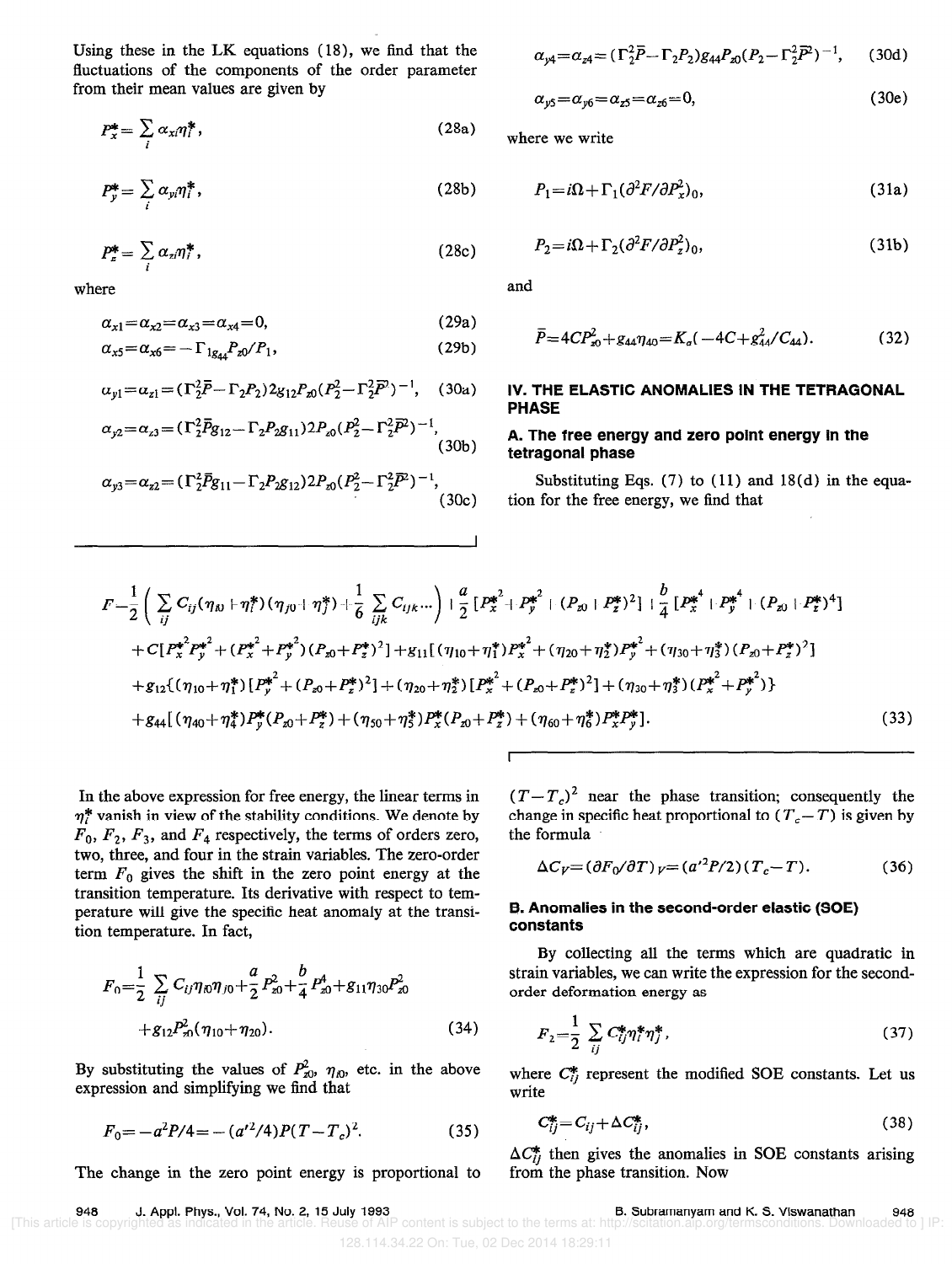$$
F_{2} = \frac{1}{2} \sum_{ij} C_{ij} \eta_{i}^{*} \eta_{j}^{*} + \Delta F_{2}
$$
  
\n
$$
= \frac{1}{2} \sum_{ij} C_{ij} \eta_{i}^{*} \eta_{j}^{*} + \frac{a}{2} \{P_{x}^{*^{2}} + P_{y}^{*^{2}} + P_{z}^{*^{2}}\} + \frac{3b}{2} \{P_{z0}^{2} P_{z}^{*^{2}}\} + C P_{z0}^{2} (P_{x}^{*^{2}} + P_{y}^{*^{2}}) + g_{11} (\eta_{10} P_{x}^{*^{2}} + \eta_{20} P_{y}^{*^{2}} + \eta_{30} P_{z}^{*^{2}} + 2P_{z0} \eta_{j}^{*} P_{z}^{*})
$$
  
\n
$$
+ g_{12} [\eta_{10} (P_{y}^{*^{2}} + P_{z}^{*^{2}}) + \eta_{20} (P_{z}^{*^{2}} + P_{x}^{*^{2}}) + \eta_{30} (P_{x}^{*^{2}} + P_{y}^{*^{2}}) + 2P_{z0} (\eta_{1}^{*} P_{z}^{*} + \eta_{2}^{*} P_{z}^{*})] + g_{44} P_{z0} (\eta_{4}^{*} P_{y}^{*} + \eta_{5}^{*} P_{x}^{*}). \tag{39}
$$

Substituting the expressions for  $P_x^*$ ,  $P_y^*$ ,  $P_z^*$  from (23) to (25) and collecting all terms containing  $\eta_i^*$   $\eta_j^*$  in this expression, we tind that

$$
\Delta C_{ij}^*/2 = A^2(\delta_{i5}\delta_{j5} + \delta_{i4}\delta_{j4})[a/2 + CP_{i0}^2 + g_{12}(\eta_{10} + \eta_{30}) + g_{11}\eta_{10}] + \alpha_i\alpha_j(a/2 + \frac{3}{2}P_{i0}^2 + g_{11}\eta_{30} + 2g_{12}\eta_{10})
$$
  
+ 
$$
2P_{i0}(g_{12}\alpha_i\delta_{j1} + g_{12}\alpha_i\delta_{j2} + g_{11}\alpha_i\delta_{j3}) + g_{44}P_{i0}A(\delta_{i4}\delta_{j4} + \delta_{i5}\delta_{j5}).
$$
 (40)

The above equation gives the anomalies for all the SOE constants in a single formula. By giving integral values for the indices  $i$  and  $j$  ranging from 1 to 6, we can obtain anomalies for the individual SOE constants. The existence of elastic anomalies shows that the velocities of sound waves undergo a change during the phase transition. In view of the complex nature of  $\Delta C_{ii}^*$ , the waves are attenuated in this region.

The following relations among the elastic anomalies can easily be verified:

$$
\Delta C_{11}^* = \Delta C_{12}^* = \Delta C_{22}^*,\tag{41a}
$$

$$
\Delta C_{13}^* = \Delta C_{23}^*,\tag{41b}
$$

$$
\Delta C_{44}^* = \Delta C_{55}^* \tag{41c}
$$

The anomalies in the individual SOE constants are given by

$$
\Delta C_{11}^{*} = -8\Gamma_{3812}^{2}a^{2}/P_{3}^{2}[-3bP^{2}/2 + (P^{2}/3)(g_{11}+2g_{12})^{2}(C_{11}+2C_{12})^{-1}+P/2+(2P^{2}/3)(g_{11}-g_{12})^{2}(C_{11}-C_{12})^{-1}]
$$
  
+8\Gamma\_{3812}^{2}Pa/P\_{3}, (42a)  

$$
\Delta C_{33}^{*} = -8\Gamma_{3812}^{2}a^{2}/P_{3}^{2}[-3bP^{2}/2 + (P^{2}/3)(g_{11}+2g_{12})^{2}(C_{11}+2C_{12})^{-1}+P/2+(2P^{2}/3)(g_{11}-g_{12})^{2}(C_{11}-C_{12})^{-1}]
$$
  
+8\Gamma\_{3811}^{2}Pa/P\_{3}, (42b)

$$
\Delta C_{13}^* = -8\Gamma_{3}^2 g_{11} g_{12} / P_3^2 [-3bP^2/2 + (P^2/3)(g_{11} + 2g_{12})^2 (C_{11} + 2C_{12})^{-1} + P/2 + (2P^2/3)(g_{11} - g_{12})^2 (C_{11} - C_{12})^{-1}]
$$

$$
+8a\Gamma_3 g_{12}g_{11}P/P_3,
$$
\n
$$
\Delta C_{44}^* = -2\Gamma_1^2 g_{44}^2 a^2/P_1^2 [-CP^2/2 + (P^2/3)(g_{11} + 2g_{12})^2 (C_{11} + 2C_{12})^{-1} + P/2 - (P^2/3)(g_{11} - g_{12})^2 (C_{11} - C_{12})^{-1}]
$$
\n
$$
+2\Gamma_1^2 g_{44}^2 Pa/P_1.
$$
\n(42d)

We shall now define the relaxation time  $\tau$  for the system by the relation

$$
\tau = \left[\Gamma_3(\partial^2 F/\partial P_z^2)_0\right]^{-1} = \left[\Gamma_1(\partial^2 F/\partial P_x^2)_0\right]^{-1}.\tag{43}
$$

For simplicity, we assume that the relaxation time is isotropic. Then Eqs. (27a) and (27b) become

$$
P_1 = \Gamma_1 q_1 a (1 + i\Omega \tau), \tag{27c}
$$

$$
P_3 = \Gamma_3 q_3 a (1 + i\Omega \tau), \tag{27d}
$$

where  $q_1a$  and  $q_3a$  are given by Eqs. (22a) and (22b), respectively.

Now the relaxation time has a temperature dependence given by Lemanov<sup>6</sup>:

$$
\tau = \tau_0 / |T_c - T|,\tag{44}
$$

where  $\tau_0$  has a value of order  $10^{-11}$ – $10^{-10}$  sK. Under most experimental conditions, the acoustic frequency is chosen in the range 10<sup>8</sup>-10<sup>9</sup> Hz. Hence  $\Omega \tau_0$  has a value of the order of  $10^{-2}$ - $10^{-3}$ .

Substituting  $(27c)$  and  $(27d)$  in Eqs.  $(42a)-(42d)$ , we find that all the elastic anomalies have the form

$$
\Delta C_{ij}^* = F_{ij} (A_{ij} - iB_{ij}\Omega\tau) (1 + i\Omega\tau)^{-2}, \qquad (45)
$$

where  $F_{ij}$ ,  $A_{ij}$ , and  $B_{ij}$  are constants that can easily be determined from these equations (42a)-(42d). Further, the real part of the constants is given by

$$
R(\Delta C_{ij}^*) = F_{ij}[A_{ij} - \Omega^2 \tau^2 (A_{ij} + 2B_{ij})](1 + \Omega^2 \tau^2)^{-2}.
$$
\n(46a)

When  $T=T_c$ ,  $\Omega \tau \rightarrow \infty$  and it follows that  $R(\Delta C_{ij}^*) \rightarrow 0$ . When  $|T-T_c| = \Omega \tau_0 = 10^{-2}$ , we have  $\Omega \tau = 1$  and

$$
R(\Delta C_{ij}^*) = -F_{ij}B_{ij}/2. \tag{46b}
$$

[This a**949**e is co**uyApplePhys.;Wall?4, No. 2; 15 July 1993**of AIP content is subject to the terms a **Bh Subramanyam and K. S. Wewanathar** Downloaded to ] IP: 128.114.34.22 On: Tue, 02 Dec 2014 18:29:11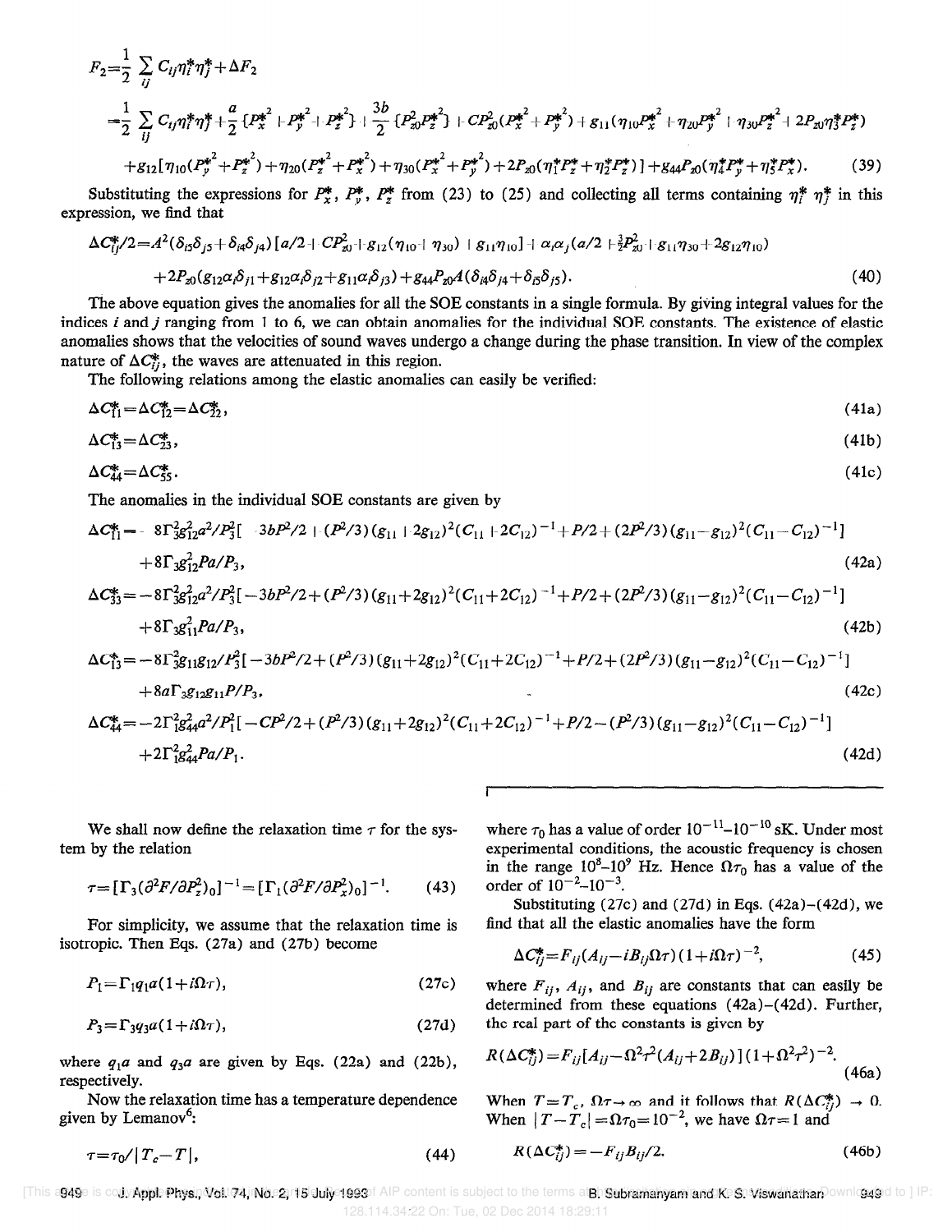We further see that the stationary point for the expression on the right-hand side of (46) is reached for the value  $f_1^2\tau^2 = 1+2A_{ij}/(A_{ij}+2B_{ij})$  and for this value,

$$
R(\Delta C_{ij}^*) = -F_{ij}(A_{ij} + 2B_{ij})^2/8(A_{ij} + B_{ij}).
$$
 (46c)

When  $\Omega \tau \rightarrow 0$ ,  $R(\Delta C_{ii}^*) = F_{ii}A_{ii}$ . This is the asymptotic value of the elastic anomalies in the low symmetry phase.

The temperature dependence of the elastic anomalies can now be easily understood. It follows that the elastic constants  $C_{ii}^* = C_{ii} + R(\Delta C_{ii}^*)$  have a dip at the transition temperature of order  $-F_{ij}$   $(A_{ij}+2B_{ij})^2/8(A_{ij}+B_{ij})$ Within a temperature range of the order  $10^{-1}$  K, the elastic constants reach their low symmetry value of

$$
C_{ij} + F_{ij}A_{ij}.
$$
 (46d)

#### C. Anomalies in the TOE constants

The expression for  $F_3$  in the free energy contains cubic terms in the order parameter and the strain variables. Let us write

$$
C_{ijk}^* = C_{ijk} + \Delta C_{ijk}^*,\tag{47}
$$

$$
F_3 = \frac{1}{6} \sum_{ijk} C_{ijk}^* \eta_i^* \eta_j^* \eta_k^* = \frac{1}{6} \sum_{ijk} C_{ijk} \eta_i^* \eta_j^* \eta_k^* + \Delta F_3,
$$

where

$$
\Delta F_3 = \frac{1}{6} \sum_{ijk} \Delta C_{ijk}^* \eta_i^* \eta_j^* \eta_k^*
$$
  
=  $b P_z^{*^3} + 2 C P_{z0} P_z^* (P_z^{*^2} + P_y^{*^2}) + g_{11} (\eta_1^* P_z^{*^2} + \eta_2^* P_y^{*^2} + \eta_3^* P_z^{*^2}) + g_{12} [\eta_1^* (P_y^{*^2} + P_z^{*^2}) + \eta_2^* (P_z^{*^2} + P_x^{*^2}) + \eta_3^* (P_z^{*^2} + P_y^{*^2})]$   
+  $g_{44} (\eta_4^* P_y^* P_z^* + \eta_3^* P_z^* P_x^* + \eta_6^* P_x^* P_y^*).$  (48)

Substituting for  $P_x^*$ ,  $P_y^*$ , and  $P_z^*$  from (23) to (25), we obtain

$$
\frac{1}{6} \sum_{ijk} \Delta C_{ijk}^* \eta_i^* \eta_j^* \eta_k^* = b P_{z0} \left( \sum_i \alpha_i \eta_i^* \right)^3 + 2 C P_{z0} A^2 \left( \sum_i \alpha_i \eta_i^* \right) (\eta_i^*^2 + \eta_5^*^2) + g_{11} \left[ A^2 (\eta_1^*^2 \eta_5^*^2 + \eta_2^*^2 \eta_4^*^2) + \left( \sum_i \alpha_i \eta_i^* \right)^2 \eta_5^* \right] + g_{12} \left[ A^2 (\eta_1^*^2 \eta_4^*^2 + \eta_2^* \eta_5^*^2) + \left( \sum_i \alpha_i \eta_i^* \right)^2 (\eta_1^* + \eta_2^*) + A^2 (\eta_4^*^2 + \eta_5^*^2) \eta_5^* \right] + g_{44} \left[ A (\eta_4^*^2 + \eta_5^*^2) \left( \sum_i \alpha_i \eta_i^* \right) + A^2 \eta_4^* \eta_5^* \eta_6^* \right].
$$
 (49)

**r** 

The third-order elastic anomalies can now be obtained immediately by comparing the coefficients of the various cubic terms in the left-hand and right-hand sides. We find that

$$
\Delta C_{111}^* = \Delta C_{222}^* = \Delta C_{112}^* = \Delta C_{122}^*,\tag{50a}
$$

$$
\Delta C_{111}^* / g_{12}^3 = \Delta C_{333}^* / g_{11}^3, \tag{50b}
$$

$$
\Delta C_{113}^* = \Delta C_{223}^*,\tag{50c}
$$

$$
\Delta C_{113}^* / g_{12} = \Delta C_{133}^* / g_{11},\tag{50d}
$$

$$
\Delta C_{144}^* = \Delta C_{255}^*,\tag{50e}
$$

$$
\Delta C_{155}^* = \Delta C_{244}^*,\tag{50f}
$$

$$
\Delta C_{344}^* = \Delta C_{355}^* \tag{50g}
$$

The actual expressions for the independent TOE constants can be found to be

$$
\Delta C_{111}^*/6 = -4\{\Gamma_3^2 g_{12}^3 Pa/P_3^2\} (1+2b\Gamma_3 Pa/P_3), \quad (51a)
$$
  

$$
\Delta C_{133}^*/2 = -\{12g_{11}\Gamma_3^2 g_{12}^2 Pa/P_3^2\} (1+2b\Gamma_3 Pa/P_3),
$$

$$
\Delta C_{144}^*/2 = -\{\Gamma_{1}g_{44}^*/2R_{12}P_{41}P_{11}P_{12}\} \{2\Gamma_3 + (\Gamma_{1}/P_{1})(P_3 + 4C\Gamma_3P_{41})\},
$$
\n(51c)

$$
C_{344}^{*}/2 = -\{\Gamma_{1}g_{44}^{2}Pa/P_{1}P_{3}\}[2\Gamma_{3}g_{11} + (4C\Gamma_{3}Pag_{11} + P_{3}g_{12})\Gamma_{1}/P_{1}],
$$
\n(51d)

$$
C_{456}^*/6 = -\{\Gamma_{184}^2 P a\}/P_1^2. \tag{51e}
$$

Substituting  $(27c)$  and  $(27d)$  in  $(51a)$ , we find that  $\Delta C_{11}^*$  can be rewritten as

$$
\Delta C_{111}^{*} = -4g_{12}^{3}P\{1+2bP[q_{3}(1+i\Omega\tau)]^{-1}\}\times [q_{3}^{2}a(1+i\Omega\tau)^{2}]^{-1}.
$$
\n(52a)

The presence of the factor  $a=a'(T-T_c)$  in the denominator might suggest a singularity of order  $|T - T_c|^{-1}$ , but this singularity is in fact removed by the strong attenuation through the factor  $(1 + i\Omega\tau)^2$  in the denominator. Now

$$
R(\Delta C_{111}^*)
$$
  
= -(4g<sub>12</sub><sup>3</sup>P $\Omega \tau$ /q<sup>2</sup>a' $\Omega \tau_0$ ){(1- $\Omega^2 \tau^2$ )(1+ $\Omega^2 \tau^2$ )<sup>-2</sup>  
+2bP(1-3 $\Omega^2 \tau^2$ )[q<sub>3</sub>(1+ $\Omega^2 \tau^2$ )<sup>3</sup>]<sup>-1</sup>}. (52b)

950 J. Appl. Phys., Vol. 74, No. 2, 15 July 1993

128.114.34.22 On: Tue, 02 Dec 2014 18:29:11

(5lb)

B. Subramanyam and K. S. Viswanathan 1. Appl. Phys., Vol. 74, No. 2, 15 July 1993 [This article is rubramanyam and K. S. Viswanathan 1950 [This article is copyrighted as indicated to ] IP: Subramanyam and K. S. Viswanathan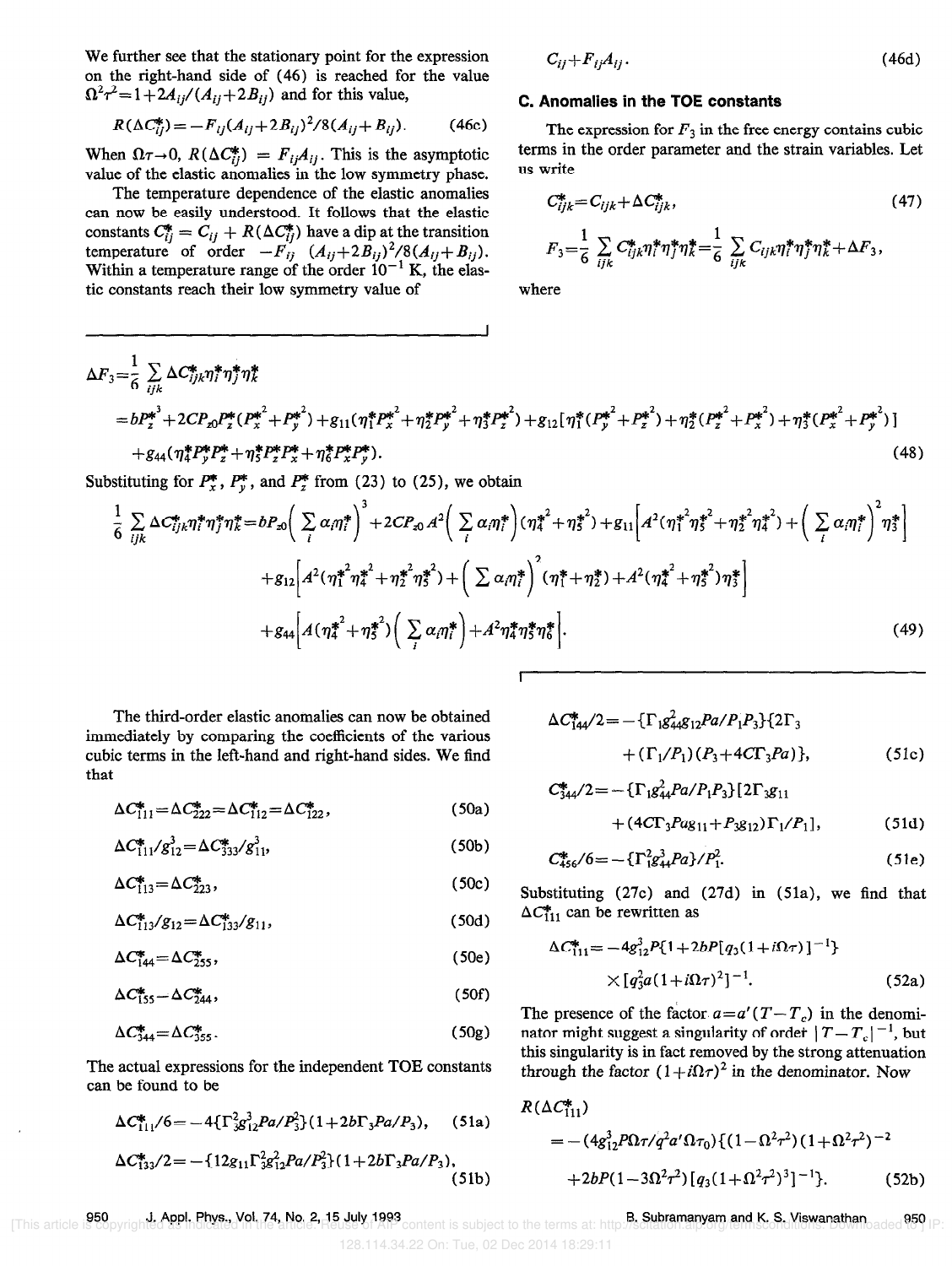In the low symmetry regime,  $R(\Delta C_{11}^*)$  increases initially within a temperature range  $|T_c-T| = 10^{-2}$  K, then falls down to negative values, and finally reaches the asymptotic value of zero.

#### D. Anomalies in the FOE constants

Let us write

$$
C_{ijkl}^* = C_{ijkl} + \Delta C_{ijkl}^* \tag{53}
$$

It is then seen that

$$
\Delta F_4 = \frac{1}{24} \sum_{ijkl} \Delta C_{ijkl}^* \eta_i^* \eta_j^* \eta_k^* \eta_l^* \qquad \n= \frac{b}{4} \alpha_i \alpha_j \alpha_k \alpha_i \eta_i^* \eta_j^* \eta_k^* \eta_l^* + C A^2 (\eta_i^*^2 + \eta_i^*^2) \alpha_i \alpha_j \eta_l^* \eta_j^* \n+ C A^4 \eta_i^* \eta_j^*^2 + \frac{b}{4} A^4 (\eta_i^* + \eta_i^*^4).
$$
\n(54)

Comparing the coefhcients of the various terms on both sides, we first arrive at the following relations between the FOE anomalies:

$$
\Delta C_{1111}^* = \Delta C_{2222}^* = \Delta C_{1122}^*,\tag{53a}
$$

$$
\frac{\Delta C_{1111}^*}{g_{12}^4} = \frac{\Delta C_{3333}^*}{g_{11}^4} = \frac{\Delta C_{1133}^*}{g_{11}^2 g_{12}^2} = \frac{\Delta C_{2233}^*}{g_{11}^2 g_{12}^2},
$$
\n(53b)

$$
\Delta C_{4444}^* = \Delta C_{5555}^*,\tag{53c}
$$

$$
\frac{\Delta C_{4444}^*}{6b} = \frac{\Delta C_{4455}^*}{4C} = A^4.
$$
\n(53d)

The actual expressions for the FOE anomalies are given by

$$
\Delta C_{1111}^* = 96 \frac{b \Gamma_{3}^* g_{12}^* P^2 a^2}{P_3^4},\tag{54a}
$$

$$
\Delta C_{4444}^{*} = 6 \frac{b \Gamma_{15}^{4} a_{44}^{4} P^{2} a^{2}}{P_{3}^{4}}.
$$
 (54b)

From (54a) it follows that

$$
R(\Delta C_{1111}^*) = 96bg_{12}^4P^2\tau^2(1 - 6\Omega^2\tau^2 + \Omega^4\tau^4)
$$
  
 
$$
\times [a^{\prime 2}\tau_{0}^2q_3^4(1 + i\Omega\tau)^4]^{-1}.
$$
 (55)

In the absence of attenuation, FOE constants should suffer a singularity of order  $|T_c-T|^{-2}$ , but damping at the transition temperature removes this singularity. One can see that  $R(\Delta C_{111}^*)$  initially increases with decreasing temperature and thereafter decreases asymptotically to zero.

### V. ELASTIC ANOMALlES FOR THE ORTHORHOMBIC PHASE

As the crystal is cooled through  $5^{\circ}C$ , barium titanate remains ferroelectric but its structure changes from tetragonal to orthorhombic until a temperature of  $-70$  °C is reached. Between 5 and  $-70$  °C the polarization is along the [011] direction. In this case,  $P_x=0$ ,  $P_y=P_z\neq0$ .

The stability conditions yield a second set of solutions, which correspond to the orthorhombic structure of the crystal. The equilibrium values of the strain variables as well as the components of the order parameter have already been listed in Eqs. (13)-( 17) of Sec. II for this phase.

Again, the fluctuations of the components of the order parameter, as derived from the LK equations, have the form

$$
P_x = P_{x0} + P_x^*,\tag{56a}
$$

$$
P_{\nu} = P_{\nu 0} + P_{\nu}^*,\tag{56b}
$$

$$
P_z = P_{z0} + P_z^*,\tag{56c}
$$

where  $P_x^*$ ,  $P_y^*$ ,  $P_z^*$  are linear functions of the strain variables, given by Eqs.  $(28)-(30)$ .

Substituting  $(56)$  in  $(1)$ , we find that the expression for the free energy becomes

$$
F = \frac{1}{2} \sum_{ij} C_{ij} (\eta_{i0} + \eta_{i}^{*}) (\eta_{j0} + \eta_{j}^{*}) + \frac{1}{6} \sum_{ijk} C_{ijk} ... + \frac{a}{2} [P_{x}^{*^{2}} + (P_{x0} + P_{y}^{*})^{2} + (P_{x0} + P_{z}^{*})^{2}] + \frac{b}{4} [P_{x}^{*^{4}} + (P_{x0} + P_{y}^{*})^{4} + (P_{x0} + P_{z}^{*})^{4}]
$$
  
+ 
$$
C [P_{x}^{*^{2}} (P_{x0} + P_{y}^{*})^{2} + P_{x}^{*^{2}} (P_{x0} + P_{z}^{*})^{2} + (P_{x0} + P_{y}^{*})^{2} (P_{x0} + P_{z}^{*})^{2}] + g_{11} [(\eta_{10} + \eta_{1}^{*}) P_{x}^{*^{2}} + (\eta_{20} + \eta_{2}^{*}) (P_{x0} + P_{y}^{*})^{2}
$$
  
+ 
$$
(\eta_{30} + \eta_{3}^{*}) (P_{x0} + P_{z}^{*})^{2}] + g_{12} [(\eta_{10} + \eta_{1}^{*}) [(P_{x0} + P_{z}^{*})^{2} + (P_{x0} + P_{y}^{*})^{2}] + (\eta_{20} + \eta_{2}^{*}) [P_{x}^{*^{2}} + (P_{x0} + P_{z}^{*})^{2}]
$$
  
+ 
$$
(\eta_{30} + \eta_{3}^{*}) [P_{x}^{*^{2}} + (P_{x0} + P_{z}^{*})^{2}] + g_{44} [(\eta_{40} + \eta_{4}^{*}) (P_{x0} + P_{y}^{*}) (P_{x0} + P_{z}^{*}) + \eta_{3}^{*} (P_{x0} + P_{y}^{*}) P_{x}^{*} + \eta_{6}^{*} P_{x}^{*} (P_{x0} + P_{y}^{*})].
$$
 (57)

I

point energy, SOE, TOE, and FOE constants arising from (13) to (17), we find that the third-order and fourth-order terms in the elastic deformation energy.

The zero point energy in this phase is given by

$$
F_0 = \frac{1}{2} \sum_{ij} C_{ij} \eta_{i0} \eta_{j0} + a P_{z0}^2 + \frac{b}{2} P_{z0}^4 + C P_{z0}^4 + g_{11} P_{z0}^2 (\eta_{20} + \eta_{30})
$$
  
+  $g_{12} P_{z0}^2 (2 \eta_{10} + \eta_{20} + \eta_{30}) + g_{44} P_{z0}^2 \eta_{40}.$  (58)

As before, we neglect the contributions to the zero On substituting the values for the above parameters from

$$
F_0 = \frac{Ka'^2(T - T_c)^2}{2}.
$$
\n(59)

Hence the specific heat is given by

[This art<sup>51</sup>] is copyrighed Physid(21a) No. 2rt15. We 1993; AIP content is subject to the terms at: PrttSubramanyam, and Kers. Viswanathan ownloaded to ] IP: 128.114.34.22 On: Tue, 02 Dec 2014 18:29:11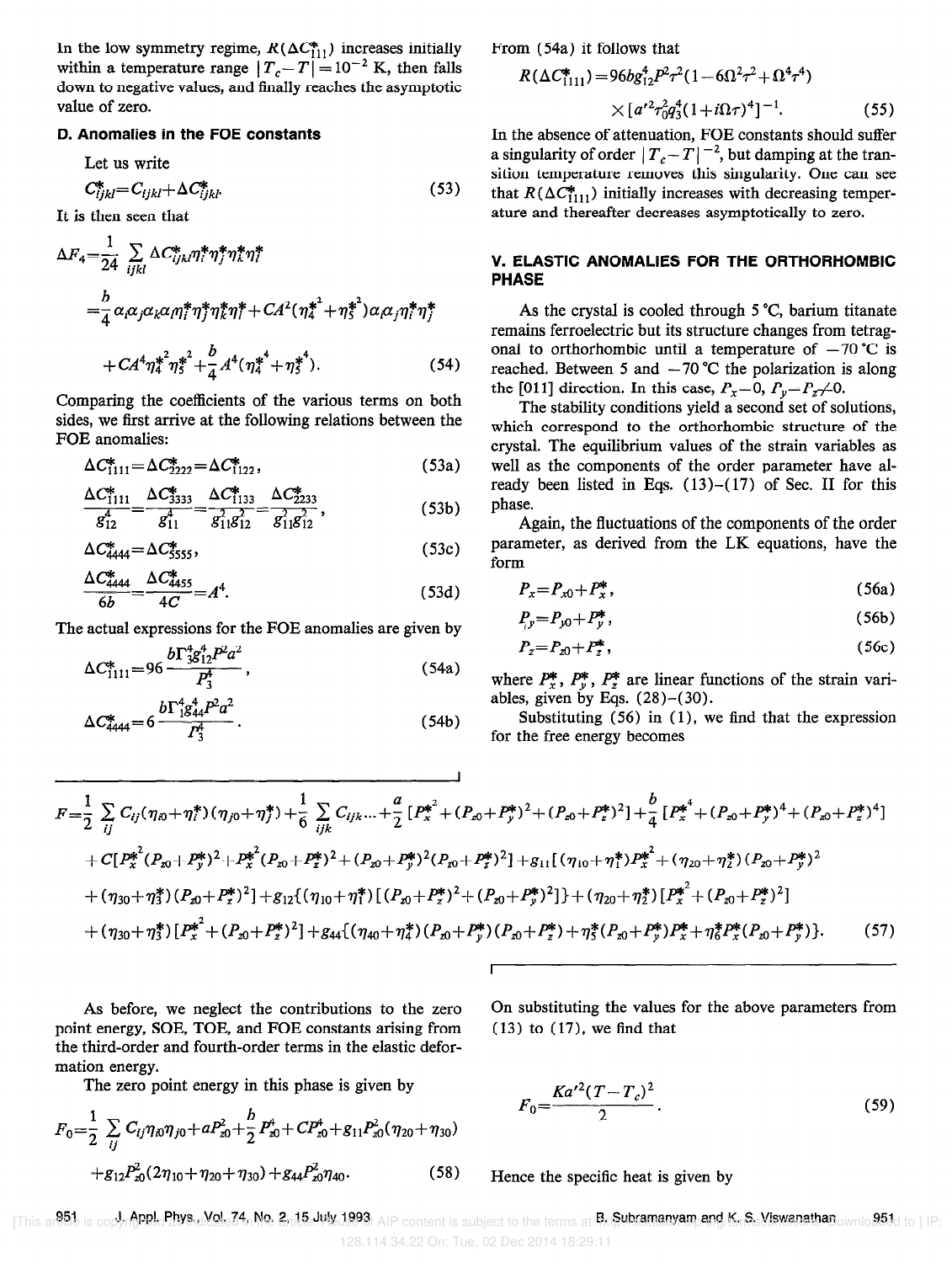$$
C_V = Ka'^2(T_c - T). \tag{60}
$$

The difference  $\Delta C_v$  in the specific heat between the orthorhombic and tetragonal phases is given by

$$
\Delta C_V^* = a'^2 (T_c - T) (K - P/2). \tag{61}
$$

#### A. SOE anomalies in the orthorhombic phase

We shall adopt the same procedure as in the previous section and for the sake of brevity, give only the important equations for evaluating the elastic anomalies. It can be seen from (54) that the expression for  $\Delta F_2$  is given by

$$
\Delta F_{2} = \frac{1}{2} \sum_{ij} \Delta C_{ij}^{*} \eta_{i}^{*} \eta_{j}^{*}
$$
\n
$$
= \sum_{ij} (\alpha_{yi} \alpha_{yj} + \alpha_{zi} \alpha_{zj}) \left( \frac{a}{2} + \frac{3bP_{z0}^{2}}{2} + CP_{z0}^{2} + g_{11} \eta_{20} + g_{12} (\eta_{10} + \eta_{20}) \right) \eta_{i}^{*} \eta_{j}^{*} + \left( \frac{a}{2} + 2CP_{z0}^{2} + g_{11} \eta_{10} + 2g_{12} \eta_{20} \right) \sum_{ij} \alpha_{xi} \alpha_{xj} \eta_{i}^{*} \eta_{j}^{*} + \sum_{ij} 2g_{11} P_{z0} (\alpha_{yi} \eta_{i}^{*} \eta_{j}^{*} + \alpha_{zi} \eta_{i}^{*} \eta_{j}^{*}) + \sum_{ij} (4CP_{z0}^{2} + g_{44} \eta_{40}) \alpha_{yi} \alpha_{zj} \eta_{i}^{*} \eta_{j}^{*} + \sum_{ij} 2g_{12} P_{z0} (\alpha_{yi} \eta_{i}^{*} \eta_{j}^{*} + \alpha_{zi} \eta_{i}^{*} \eta_{j}^{*} + \alpha_{zi} \eta_{i}^{*} \eta_{j}^{*} + \alpha_{zi} \eta_{i}^{*} \eta_{j}^{*} + \alpha_{yi} \eta_{i}^{*} \eta_{j}^{*}) + \sum_{ij} g_{44} P_{z0} (\alpha_{yi} \eta_{i}^{*} \eta_{i}^{*} + \alpha_{zi} \eta_{i}^{*} \eta_{j}^{*} + \alpha_{xi} \eta_{i}^{*} \eta_{j}^{*}).
$$
\n(62)

By writing  $\eta_1^* = \delta_{1i}\eta_i^*$ , etc., we can obtain a single formula for all the elastic anomalies in terms of the Kronecker delta functions. There are eight independent elastic anomalies. Besides, there are several relations among them. They are

$$
\Delta C_{22}^* = \Delta C_{33}^*,\tag{63a}
$$

$$
\Delta C_{55}^* = \Delta C_{66}^* = \Delta C_{56}^*,\tag{63b}
$$

$$
\Delta C_{12}^* = \Delta C_{13}^*,\tag{63c}
$$

$$
\Delta C_{24}^* = \Delta C_{34}^* \tag{63d}
$$

where The expressions for the elastic anomalies are

$$
\Delta C_{11}^* = 4\alpha_{y1}^2 a L_1 + 2\alpha_{y1}^2 K a (g_{44}^2 / C_{44} - 4C) + 8g_{12}\alpha_{y1} (-Ka)^{0.5},
$$
 (64a)

$$
\Delta C_{22}^{*} = 2(\alpha_{y2}^{2} + \alpha_{y3}^{2}) a L_{1} + 2\alpha_{y2}\alpha_{y3}Ka(g_{44}^{2}/C_{44} - 4C) + 4(g_{11}\alpha_{y2} + g_{12}\alpha_{y3})(-Ka)^{0.5},
$$
 (64b)

$$
\Delta C_{44}^* = 4\alpha_{y4}^2 a L_1 + 2\alpha_{y4}^2 (g_{44}^2 / C_{44} - 4C)Ka
$$
  
+4g\_{44}\alpha\_{y4} (-Ka)^{0.5}, \t(64c)

$$
\Delta C_{55}^* = 2\alpha_{x5}^2 a L_2 + 2g_{44} \alpha_{x5} (-Ka)^{0.5}, \tag{64d}
$$

$$
\Delta C_{12}^* = 2\alpha_{y1} a L_1(\alpha_{y2} + \alpha_{y3}) + \alpha_{y1}(\alpha_{y2} + \alpha_{y3}) (g_{44}^2/C_{44} - 4C)
$$
  
× - Ka + 2[g\_{11}\alpha\_{y1} + g\_{12}(\alpha\_{y1} + \alpha\_{y2} + \alpha\_{y3})]  
× (-Ka)^{0.5}, \t(64e)

$$
\Delta C_{14}^{*} = 4\alpha_{y1}\alpha_{y4}aL_{1} + 2\alpha_{y1}\alpha_{y4}(g_{44}^{2}/C_{44} - 4C)Ka
$$
  
+2(2g\_{12}\alpha\_{y4} + g\_{44}\alpha\_{y1}) (-Ka)^{0.5}, \t(64f)

given by  
\n
$$
\Delta C_{23}^* = 4\alpha_{y2}\alpha_{y3}aL_1 + (\alpha_{y2}^2 + \alpha_{y3}^2)(g_{44}^2/C_{44} - 4C)Ka
$$
\n
$$
\Delta C_{22}^* = \Delta C_{33}^*,
$$
\n(63a) 
$$
+ 4(g_{11}\alpha_{y3} + g_{12}\alpha_{y2})(-Ka)^{0.5},
$$
\n(64g)

$$
\Delta C_{24}^{*} = 2\alpha_{y4}(\alpha_{y2} + \alpha_{y3})aL_{1} + \alpha_{y4}(\alpha_{y2} + \alpha_{y3})(g_{44}^{2}/C_{44} - 4C)
$$
  
×*Ka* + (2*g*<sub>11</sub>*\alpha*<sub>y4</sub> + 2*g*<sub>12</sub>*\alpha*<sub>y4</sub> + *g*<sub>44</sub>) ( $\alpha_{y2} + \alpha_{y3}$ )  
×*(* - *Ka*)<sup>0.5</sup>, (64h)

$$
L_1 = \frac{1}{2} - \frac{3}{2}Kb - CK + (\frac{2}{3}K)(g_{11} + 2g_{12})^2(C_{11} + 2C_{12})^{-1}
$$
  
(64a) 
$$
+ (\frac{1}{3}K)(g_{11} - g_{12})^2(C_{11} - C_{12})^{-1},
$$
 (65a)

$$
L_2 = \frac{1}{2} - 2CK + (\frac{2}{3}K)(g_{11} + 2g_{12})^2 (C_{11} + 2C_{12})^{-1}
$$
  
+ 
$$
(-\frac{2}{3}K)(g_{11} - g_{12})^2 (C_{11} - C_{12})^{-1}.
$$
 (65b)

The temperature dependence of these elastic constants can be evaluated as in the previous case.

#### B. TOE anomalies in the orthorhombic phase

By collecting terms of order 3 of the form  $\eta_i^* \eta_j^* \eta_k^*$ , we find that the expressions for the anomalies for the TOE constants can be obtained from the following equation: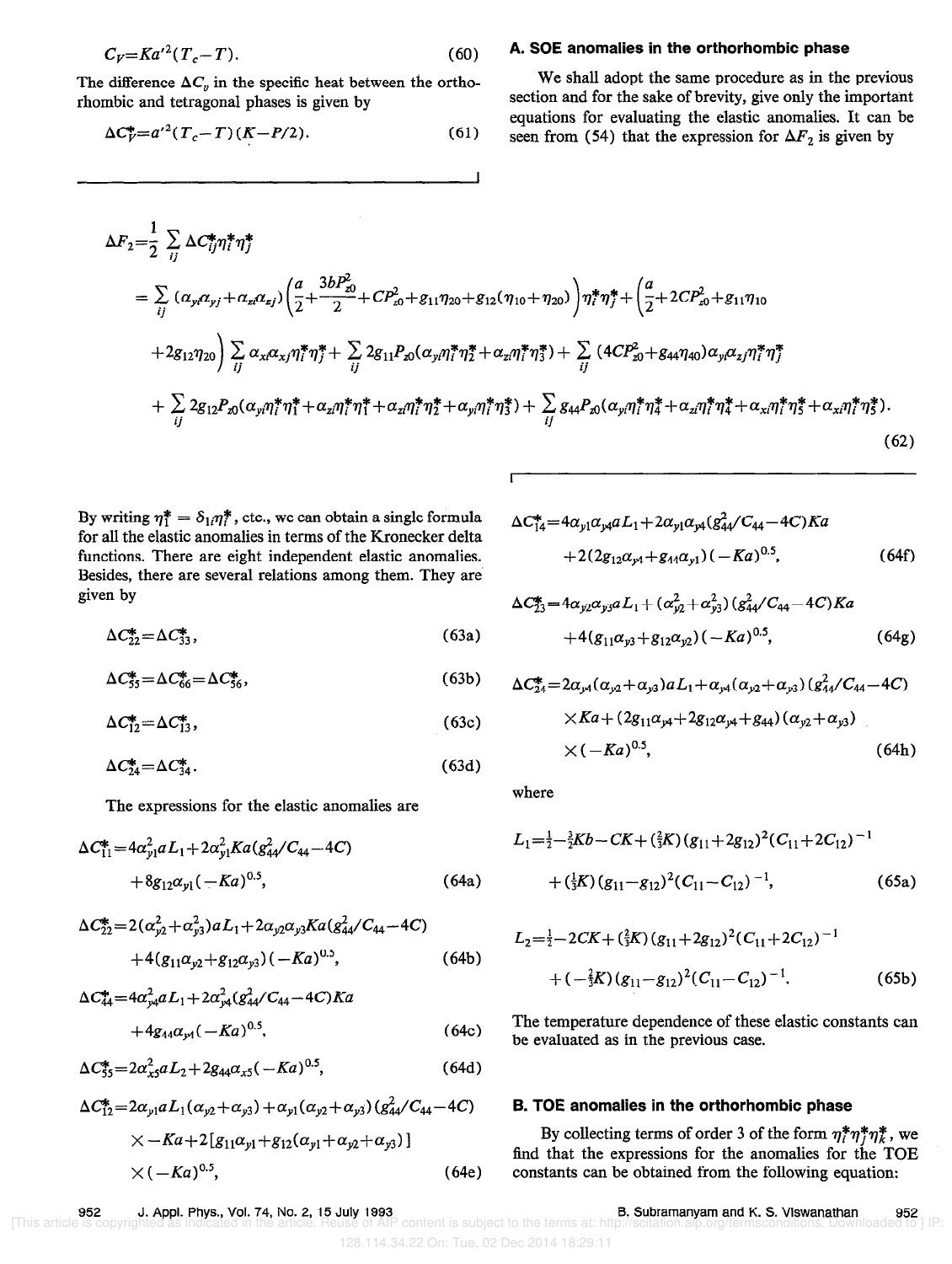$$
\frac{1}{6} \sum_{ijk} \Delta C_{ijk}^{*} = bP_{x0} \sum_{ijk} (\alpha_{yi}\alpha_{yj}\alpha_{yk} + \alpha_{zi}\alpha_{zj}\alpha_{zk}) \eta_{i}^{*} \eta_{j}^{*} \eta_{k}^{*} + 2CP_{x0} \sum_{ijk} (\alpha_{xi}\alpha_{xj}\alpha_{yk} + \alpha_{yi}\alpha_{yj}\alpha_{zk} + \alpha_{xi}\alpha_{xj}\alpha_{zk} + \alpha_{yi}\alpha_{zj}\alpha_{zk}) \eta_{i}^{*} \eta_{j}^{*} \eta_{k}^{*}
$$

$$
+ g_{11} \sum_{ij} (\alpha_{xi}\alpha_{xj}\eta_{i}^{*} + \alpha_{yi}\alpha_{yj}\eta_{2}^{*} + \alpha_{zi}\alpha_{zj}\eta_{i}^{*}) \eta_{i}^{*} \eta_{j}^{*} + g_{12} \{\eta_{i}^{*}(\alpha_{yi}\alpha_{yj} + \alpha_{zi}\alpha_{zj}) + \eta_{2}^{*}(\alpha_{zi}\alpha_{zj} + \alpha_{xi}\alpha_{xj})
$$

$$
+ \eta_{3}^{*}(\alpha_{xi}\alpha_{xj} + \alpha_{yi}\alpha_{yj}) \eta_{i}^{*} \eta_{j}^{*} + g_{44} \sum_{ij} (\alpha_{yi}\alpha_{zj}\eta_{4}^{*} + \alpha_{zi}\alpha_{xj}\eta_{5}^{*} + \alpha_{xi}\alpha_{xj}\eta_{i}^{*}) \eta_{i}^{*} \eta_{j}^{*}. \tag{66}
$$

r

From this, one can verify that

$$
\Delta C_{222}^* = \Delta C_{333}^*,\tag{67a}
$$

$$
\Delta C_{555}^* = \Delta C_{666}^* = 0, \tag{67b}
$$

$$
\Delta C_{122}^* = \Delta C_{133}^* \tag{67c}
$$

The expression for some of the principal TOE elastic anomalies are as follows:

$$
\Delta C_{111}^*/6 = 2bP_{x0}\alpha_{y1}^3 + 4CP_{x0}\alpha_{y1}^3 + 2g_{12}\alpha_{y1}^2, \tag{68a}
$$

$$
\begin{aligned} \Delta C_{222}^* / 6 &= b P_{20} (\alpha_{y2}^3 + \alpha_{y3}^3) + 2 C P_{20} \alpha_{y2} \alpha_{y3} (\alpha_{y2} + \alpha_{y3}) \\ &+ g_{12} \alpha_{y3}^2 + g_{11} \alpha_{y2}^2, \end{aligned} \tag{68b}
$$

$$
\Delta C_{444}^* / 6 = 2b P_{20} \alpha_{y4}^3 + 4C P_{20} \alpha_{y4}^3, \tag{68c}
$$

$$
\Delta C_{456}^* = 8CP_{x0} \alpha_{x5}^2 \alpha_{y4} + 2g_{44} \alpha_{x5} \alpha_{y4}.
$$
 (68d)

#### C. FOE anomalies in the orthorhombic phase

The fourth-order elastic anomalies are derivable from the equation

$$
\frac{1}{24} \sum_{ijkl} \Delta C_{ijkl}^* \eta_i^* \eta_i^* \eta_i^* \eta_i^*
$$
\n
$$
= \frac{b}{4} (\alpha_{xi} \alpha_{xj} \alpha_{xk} \alpha_{xl} + \alpha_{yi} \alpha_{yj} \alpha_{yk} \alpha_{yl} + \alpha_{zi} \alpha_{zj} \alpha_{zk} \alpha_{zl})
$$
\n
$$
\times \eta_i^* \eta_j^* \eta_k^* \eta_i^* + C(\alpha_{xi} \alpha_{xj} \alpha_{yk} \alpha_{yl} + \alpha_{yi} \alpha_{yj} \alpha_{zk} \alpha_{zl})
$$
\n
$$
+ \alpha_{zi} \alpha_{zj} \alpha_{xk} \alpha_{xl}) \eta_i^* \eta_j^* \eta_k^* \eta_i^*.
$$
\n(69)

By giving individual values ranging from 1 to 6 to  $i$ ,  $j$ ,  $k$ ,  $l$ , the various FOE constants can be evaluated.

## APPENDIX A

The stability conditions  $\partial F/\partial P_i = 0$  (*i*=*x*,*y*,*z*) and  $\partial F$ /  $\partial \eta_i = 0$  (*i*=1-6) can be explicitly written as

$$
(\partial F/\partial P_x) = aP_x + bP_x^3 + 2CP_x(P_y^2 + P_z^2) + 2g_{11}\eta_1 P_x
$$
  
+2g\_{12}P\_x(\eta\_2 + \eta\_3) + g\_{44}(\eta\_6 P\_y + \eta\_5 P\_z)  
= 0, (A1)

$$
(\partial F/\partial P_y) = aP_y + bP_y + 2CP_y(P_z + P_x) + 2g_{11}\eta_2 P_y
$$
  
+2g\_{12}P\_y(\eta\_3 + \eta\_1) + g\_{44}(\eta\_4 P\_z + \eta\_6 P\_x)  
= 0, (A2)

$$
(\partial F/\partial P_z) = aP_z + bP_z^3 + 2CP_z(P_x^2 + P_y^2) + 2g_{11}\eta_3 P_z
$$
  
+ 2g\_{12}P\_z(\eta\_1 + \eta\_2) + g\_{44}(\eta\_4 P\_y + \eta\_5 P\_x)  
= 0, (A3)

$$
(\partial F/\partial \eta_1) = C_{11}\eta_1 + C_{12}(\eta_2 + \eta_3) + g_{11}P_x^2 + g_{12}(P_y^2 + P_z^2)
$$
  
= 0, (A4)

$$
(\partial F/\partial \eta_2) = C_{11}\eta_2 + C_{12}(\eta_3 + \eta_1) + g_{11}P_y^2 + g_{12}(P_z^2 + P_x^2)
$$
  
= 0, (A5)

$$
(\partial F/\partial \eta_3) = C_{11}\eta_3 + C_{12}(\eta_1 + \eta_2) + g_{11}P_z^2 + g_{12}(P_x^2 + P_y^2)
$$
  
= 0, (A6)

$$
(\partial F/\partial \eta_4) = C_{44}\eta_4 + g_{44}P_yP_z = 0, \tag{A7}
$$

$$
(\partial F/\partial \eta_5) = C_{44}\eta_5 + g_{44}P_zP_x = 0,
$$
 (A8)

$$
(\partial F/\partial \eta_6) = C_{44}\eta_6 + g_{44}P_xP_y = 0.
$$
 (A9)

When combined with (A7), (A8), and (A9), it can be seen that Eqs. (A1), (A2), and (A3) have factors  $P_x$ ,  $P_y$ , and  $P_z$ , respectively.

It follows that Eq.  $(A1)$ – $(A3)$  have the following types of solutions:

(1) 
$$
P_x = P_y = P_z = 0
$$
,  
\n(2)  $P_x = P_y = 0$ ,  $P_z \neq 0$ ,  
\n(3)  $P_x = 0$ ,  $P_y = P_z \neq 0$ ,  
\n(4)  $P_x = P_y = P_z \neq 0$ .

Equations (4) and (5) represent the solution of Eqs.  $(A1)$ - $(A9)$  for case (1). Equations (7)- $(11)$  yield the solution of case (2), while the solution of case (3) is given by Eqs.  $(13)-(17)$ . In writing Eq.  $(A1)$  to  $(A9)$  we have neglected the third- and fourth-order terms in the deformation energy  $F_{ela}$  as they are of smaller order.

#### APPENDIX B

In this appendix we give the equilibrium values of the second derivatives of  $F$  with respect to the nine parameters for the tetragonal and orthorhombic phases.

#### A. Tetragonal phase

We have given in Eqs. (22a) and (22b) the values of  $(\partial^2 F/\partial P_i^2)$  for  $i=x$ , y, and z.

[This ar**953 is copyrionPlu Phys...Nol. 74, No. 2., 15 July 1993** AIP content is subject to the terms at: **B⊪Subramanyam and K. S. Viswanathan**ownlo.953 to ] IP: 128.114.34.22 On: Tue, 02 Dec 2014 18:29:11